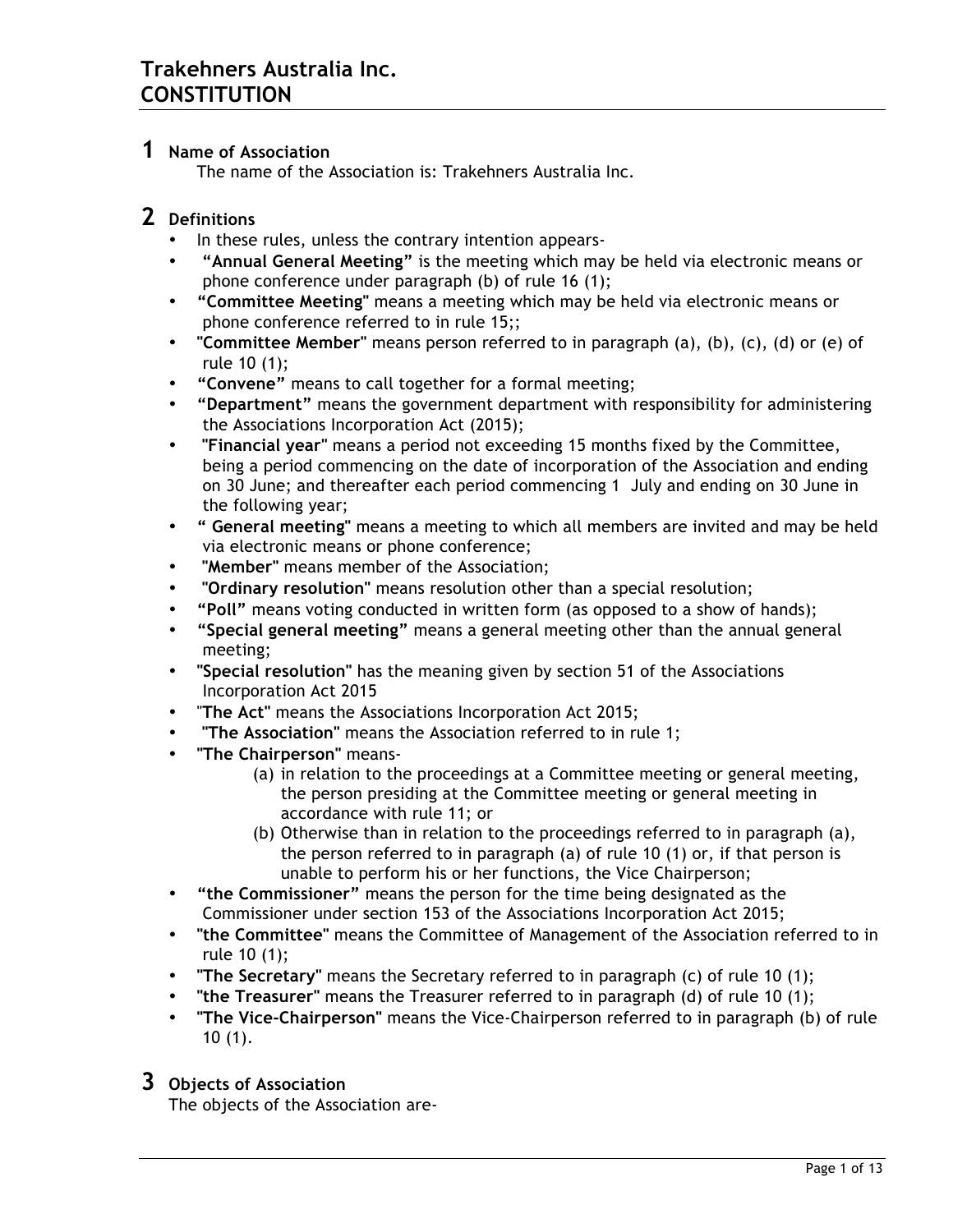- (i) To maintain the purity of the Trakehner Horse in Australia.
- (ii) To foster the development of the Trakehner Horse and its derivatives and to educate, assist and instruct new breeders and owners.
- (iii) To promote in any way whatsoever the interests of breeders of the Trakehner Horse in Australia both pure and part-bred.
- (iv) To identify Trakehner Horses registered in the breeding book with the trakehner brand and/or microchip.
- (v) To act as the National Governing Body to whom other bodies can refer for guidance in all aspects of Association work.
- (vi) To promote good fellowship and sportsmanship amongst breeders and owners of Trakehner Horses.
- (vii) To compile, print and publish a stud book or other registers of Trakehner Horses in Australia.
- (viii) To print, publish or make contributions to any newspaper, periodicals, books or leaflets and to publish whether in print type or broadcast or otherwise any information which the Association may think desirable for the promotion of its objects.
- (ix) To adopt such means of making known the objects and benefits of the Association as the Association may deem expedient and practical and to otherwise further the interests of members by advertising in the mass media, by circulars, by publications of books, periodicals and articles, by broadcasting, by granting prizes, rewards and donations and by other means that the Association may deem expedient and practical.
- (x) To establish and maintain relations with other Societies formed to promote the welfare and interests of other breeds of horses.
- (xi) To support, join in, compete and assist in any Agricultural Show.
- (xii) To appoint Judges and Stewards and to maintain a register of persons competent to judge Trakehner Horses.
- (xiii) To hold and promote shows, exhibitions and demonstrations.
- (xiv) To hold, promote, assist or join in assisting sales of horses registered in the Stud Book and or its appendix.
- (xv) To register with the Association and with other similar Societies brands of all descriptions and to register copyrights for the use of the Association and its members.
- (xvi) To do all or any thing deemed necessary to promote the furtherance of the the Trakehner Horse breed.

(2) The property and income of the Association shall be applied solely towards the promotion of the objects of the Association and no part of that property or income may be paid or otherwise distributed, directly or indirectly, to members, except in good faith in the promotion of those objects.

### **4 Powers of Association**

The powers conferred on the association are the same as those conferred by section 14 of The Act, being:

- (1) May do all things necessary or convenient for carrying out its objects and purposes, and in particular, may
	- (a) acquire, hold, deal with, and dispose of any real or personal property; and
	- (b) open and operate bank accounts; and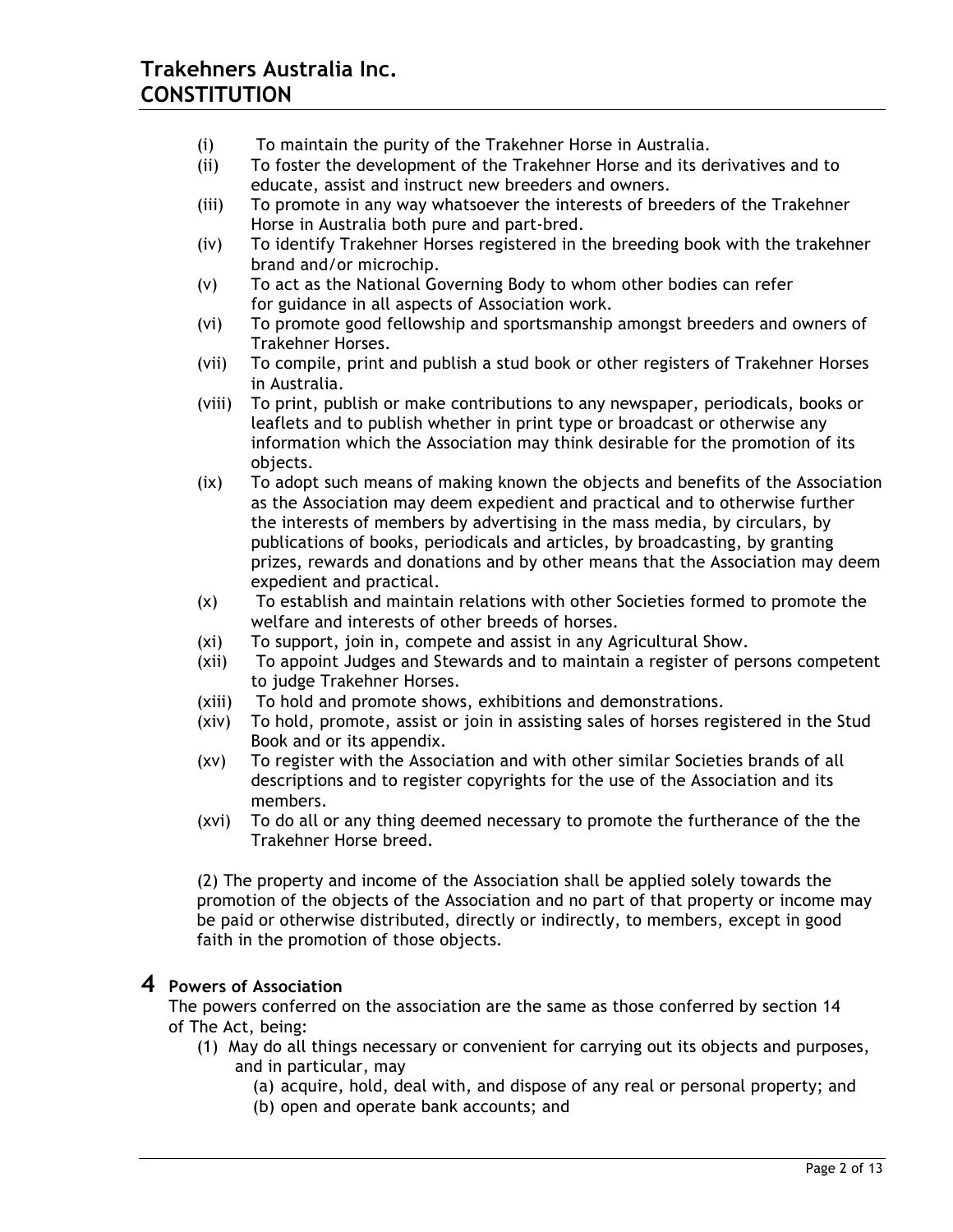- (c) Invest its money
	- (i) as trust funds may be invested under the Trustees Act 1962 Part III; or (ii) In any other manner authorized by the rules of the association;
- (d) borrow money upon such terms and conditions as the association thinks fit; and
- (e) give such security for the discharge of liabilities incurred by the association as the association thinks fit; and
- (f) appoint agents to transact any business of the association on its behalf; and
- (g) enter into any other contract it considers necessary or desirable.
- (2) An incorporated association may, unless its rules otherwise provide, act as trustee and accept and hold real and personal property upon trust, but an incorporated association does not have power to do any act or thing as a trustee that, if done otherwise than as a trustee, would contravene this Act or the rules of the association.

### **5 Qualifications for Membership of Association**

- (1) Membership of the Association is open to individuals, partnerships and organizations under the following categories:
	- (a) Ordinary members who are interested in Trakehner horses and wish to support and promote the aims of Trakehners Australia
	- (b) Associate members who do not own or lease a registered Trakehner horse but support the endeavors of the Association. Associate members do not have voting rights at meetings of the Association.
	- (c) Life members who are elected as such by the Association Committee due to outstanding merits for the breed.
- (2) A person who wishes to become a member must-
	- (a) apply for membership to the Committee in writing
		- i) signed by that person and by both of the members referred to in paragraph (b); and
		- ii) in such form as the Committee from time to time directs; and
	- (b) be proposed by one member and seconded by another member.
- (3) The Committee members must consider each application made under sub-rule (2) At a Committee meeting and must at the Committee meeting or the next Committee meeting accept or reject that application.
- (4) An applicant whose application for membership of the Association is rejected under subrule (3) must, if he or she wishes to appeal against that decision, give notice to the Secretary of his or her intention to do so within a period of fourteen (14) Days from the date he or she is advised of the rejection.
- (5) When notice is given under sub-rule (4), the Association in a general meeting no later than the next annual general meeting, must either confirm or set aside the decision of the Committee to reject the application, after having afforded the applicant who gave that notice a reasonable opportunity to be heard by, or to make representations in writing to, the Association in the general meeting.

#### **6 Register of Members of Association**

(1) The Secretary, on behalf of the Association, must comply with section 53 of the Act by keeping and maintaining in an up to date condition a register of the members of the Association and their postal or residential addresses and, upon the request of a member of the Association, shall make the register available for the inspection of the member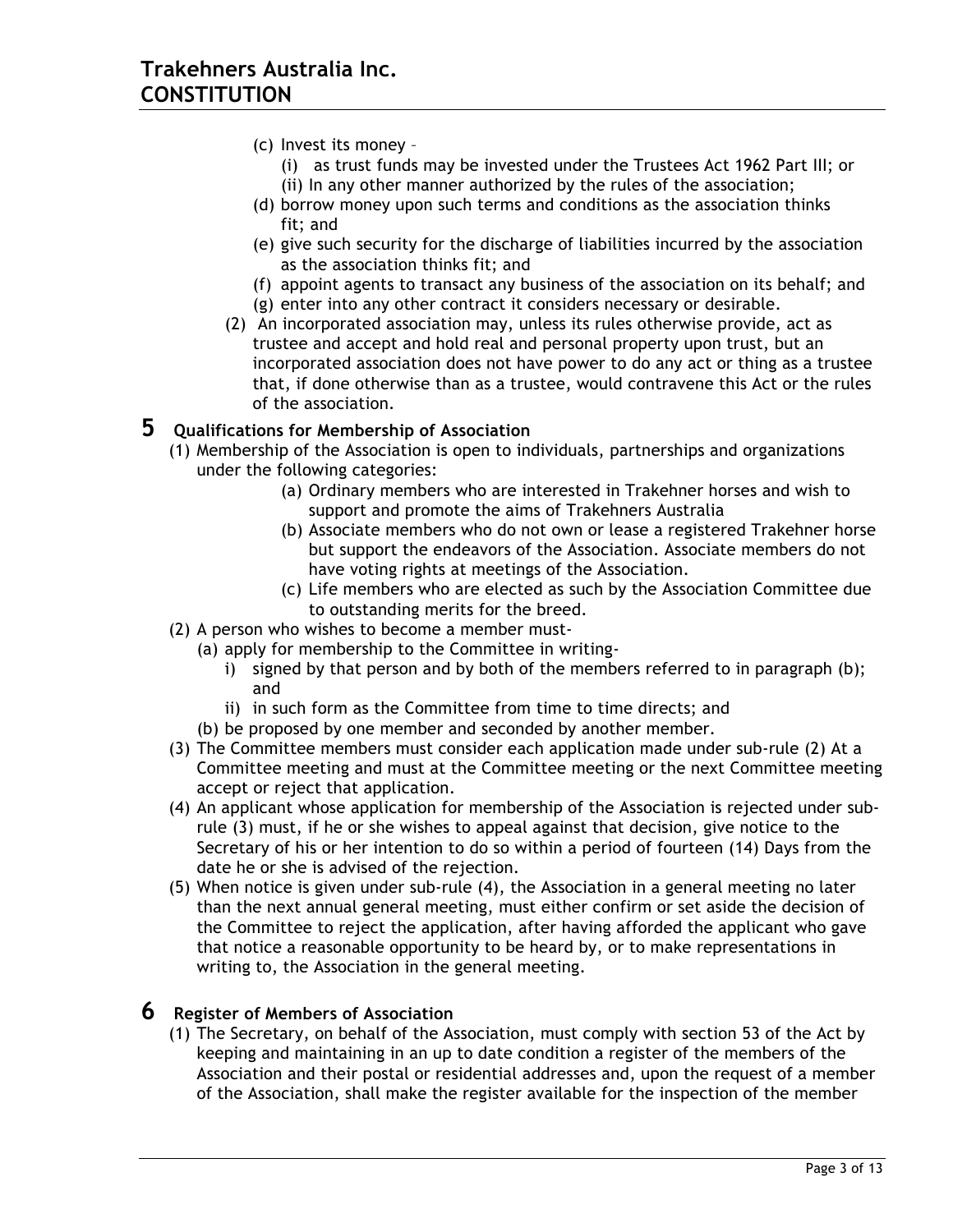and the member may make a copy of or take an extract from the register but shall have no right to remove the register for that purpose; and hold a separate register for personal contact details.

- (2) The register must be so kept and maintained at the Secretary's place of residence, or at such other place as the members at a general meeting decide.
- (3) The Secretary must cause the name of a person who dies or who ceases to be a member under rule 8 to be deleted from the register of members referred to in sub-rule (1).

#### **7 Subscriptions of Members of Association**

- (1) The members may from time to time at a general meeting determine the amount of the subscription to be paid by each member.
- (2) Each member must pay to the Treasurer, annually on or before 1 July or such other date as The Committee from time to time determines, the amount of the subscription determined under sub-rule (1).
- (3) Subject to sub-rule (4), a member whose subscription is not paid within 3 months after the relevant date fixed by or under sub-rule (2) ceases on the expiry of that period to be a member, unless the Committee decides otherwise.
- (4) A person exercises all the rights and obligations of a member for the purposes of these rules if his or her subscription is paid on or before the relevant date fixed by or under sub-rule (2) or within 3 months thereafter, or such other time as the Committee allows.

#### **8 Termination of Membership of the Association**

Membership of the Association may be terminated upon-

- (a) Receipt by the Secretary or another Committee member of a notice in writing from a member of his or her resignation from the Association. Such person remains liable to pay to the Association the amount of any subscription due and payable by that person to the Association but unpaid at the date of termination; or
- (b) Non-payment by a member of his or her subscription within three (3) months of the date fixed by the Committee for subscriptions to be paid, unless the Committee decides otherwise in accordance with rule 7 (3); or (c) expulsion of a member in accordance with rule 9.

#### **9 Suspension or Expulsion of Members of Association**

- (1) If the Committee considers that a member should be suspended or expelled from membership of the Association because his or her conduct is detrimental to the interests of the Association, the Committee must communicate, either orally or in writing, to the member-
	- (a) notice of the proposed suspension or expulsion and of the time, date and place of the Committee meeting at which the question of that suspension or expulsion will be decided; and
	- (b) particulars of that conduct, not less than thirty (30) days before the date of the Committee meeting referred to in paragraph (a).
- (2) At the Committee meeting referred to in a notice communicated under sub-rule (1), the Committee may, having afforded the member concerned a reasonable opportunity to be heard by, or to make representations in writing to, the Committee, suspend or expel or decline to suspend or expel that member from membership of the Association and must, forthwith after deciding whether or not to suspend or expel that member, communicate that decision in writing to that member.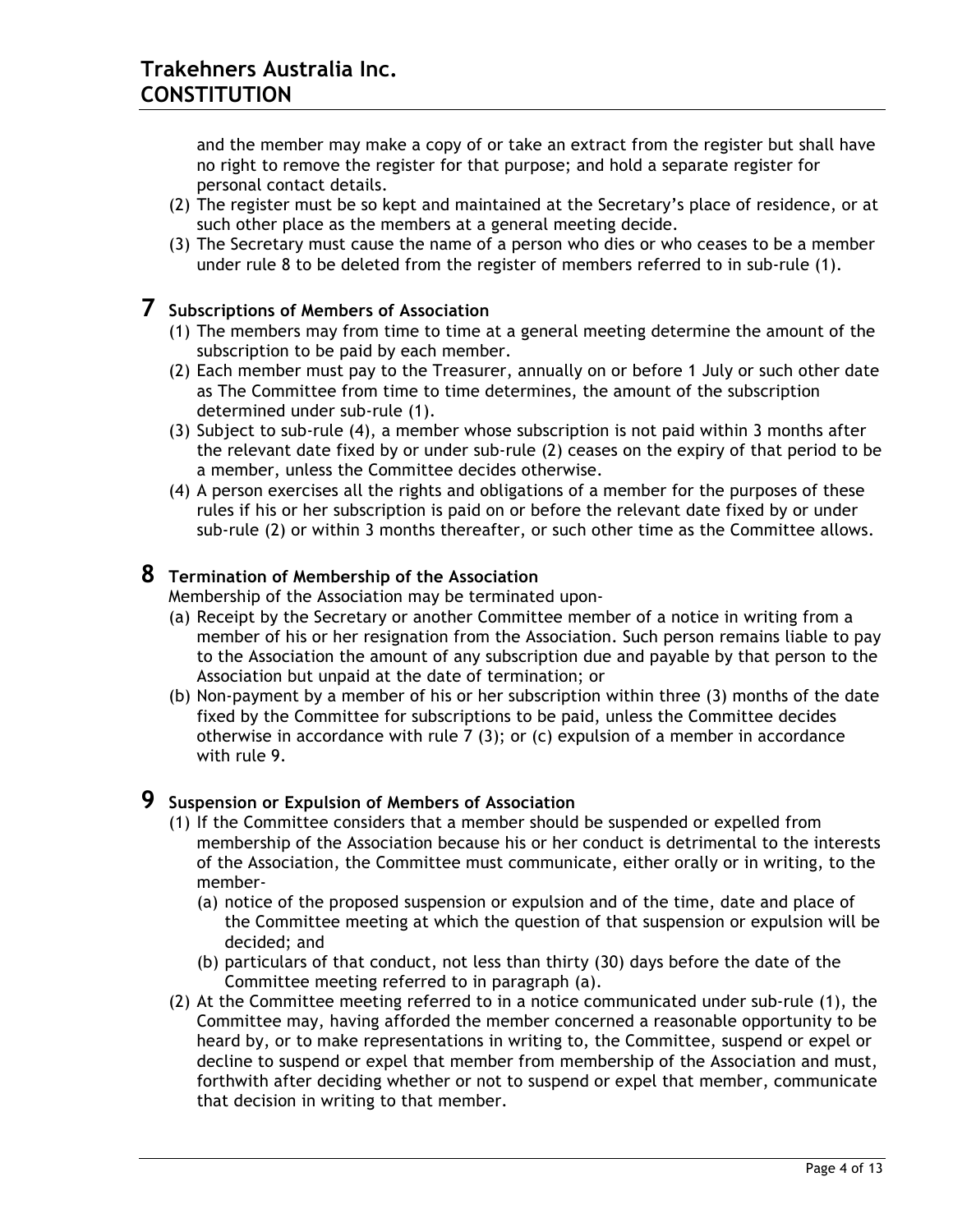- (3) Subject to sub-rule (5), a member has his or her membership suspended or ceases to be a member fourteen (14) days after the day on which the decision to suspend or expel a member is communicated to him or her under sub-rule (2).
- (4) A member who is suspended or expelled under sub-rule (2) must, if he or she wishes to appeal against that suspension or expulsion, give notice to the Secretary of his or her intention to do so within the period of fourteen (14) days referred to in sub-rule (3).
- (5) When notice is given under sub-rule (4)-
	- (a) the Association in a general meeting, must either confirm or set aside the decision of the Committee to suspend or expel the member, after having afforded the member who gave that notice a reasonable opportunity to be heard by, or to make representations in writing to, the Association in the general meeting; and
	- (b) the member who gave that notice is not suspended or does not cease to be a member unless and until the decision of the Committee to suspend or expel him or her is confirmed under this sub-rule.

# **10 Committee of Management**

- (1) Subject to sub-rule (9), the affairs of the Association will be managed exclusively by a Committee of Management consisting of-
	- (a) a Chairperson;
	- (b) a Vice-Chairperson;
	- (c) a Secretary;
	- (d) a Treasurer; and
	- (e) not less than two (2) other persons,
	- all of whom must be members of the Association.
- (2) Committee members must be elected to membership of the Committee at an annual general meeting or appointed under sub-rule (8).
- (3) Subject to sub-rule (8), a Committee member's term will be from his or her election at an annual general meeting until the election referred to in sub-rule (2) at the next annual general meeting after his or her election, but he or she is eligible for re-election to membership of the Committee.
- (4) Except for nominees under sub-rule (7), a person is not eligible for election to membership of the Committee unless a member has nominated him or her for election by delivering notice in writing of that nomination, signed by-
	- (a) the nominator; and

(b) the nominee to signify his or her willingness to stand for election,

to the Secretary not less than 7 days before the day on which the annual general meeting concerned is to be held.

- (5) A person who is eligible for election or re-election under this rule may (a) propose or second himself or herself for election or re-election; and (b) vote for himself or herself.
- (6) If the number of persons nominated in accordance with sub-rule (4) for election to membership of the Committee does not exceed the number of vacancies in that membership to be filled-
	- (a) the Secretary must report accordingly to; and
	- (b) the Chairperson must declare those persons to be duly elected as members of the Committee at the annual general meeting concerned.
- (7) If vacancies remain on the Committee after the declaration under sub-rule (6), additional nominations of Committee members may be accepted from the floor of the annual general meeting. If such nominations from the floor do not exceed the number of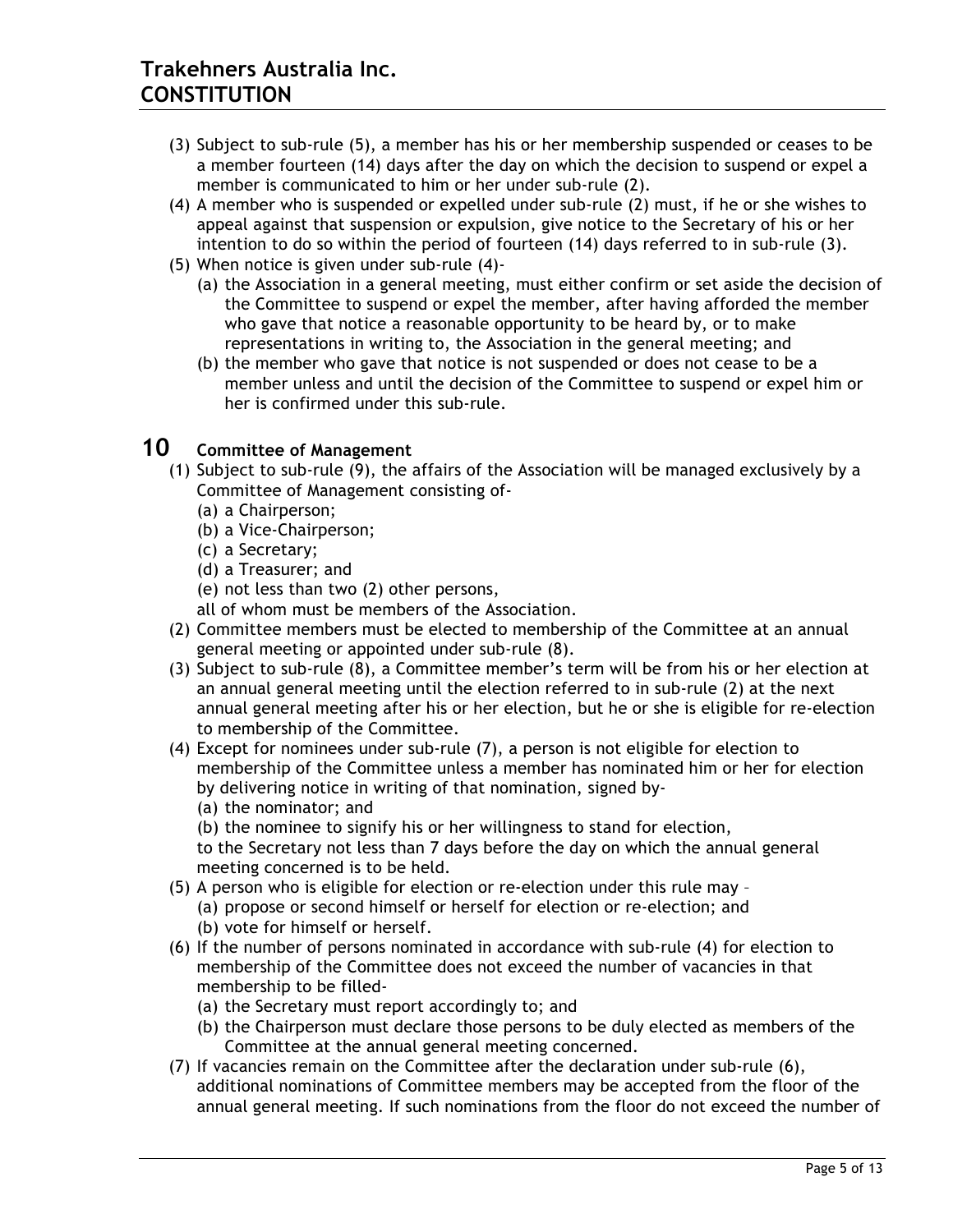vacancies the Chairperson must declare those persons to be duly elected as members of Committee. Where the number of nominations from the floor exceeds the remaining number of vacancies on the Committee, elections for those positions must be conducted.

- (8) If a vacancy remains on the Committee after the application of sub-rule (7), or when a casual vacancy within the meaning of rule 14 occurs in the membership of the Committee-
	- (a) the Committee may appoint a member to fill that vacancy; and
	- (b) a member appointed under this sub-rule will
		- i) hold office until the election referred to in sub-rule (2); and
		- ii) be eligible for election to membership of the Committee at the next following annual general meeting.
- (9) The Committee may delegate, in writing, to one to more sub-committees (consisting of such member or members of the association as the Committee thinks fit) the exercise of such functions of the Committee as are specified in the delegation other than- (a) the power of delegation; and
	- (b) a function which is a duty imposed on the Committee by the Act or any other law.
- (10) Any delegation under sub-rule (9) may be subject to such conditions and limitations as to the exercise of that function or as to time and circumstances as are specified in the written delegation and the Committee may continue to exercise any function delegated.
- (11) The Committee may, in writing, revoke wholly or in part any delegation under sub-rule (9).
- (12) All correspondence with committee meetings is to remain confidential. In a breach of confidentiality refer to rule (9)

#### **11 Chairperson and Vice-Chairperson**

- (1) Subject to this rule, the Chairperson must preside at all general meetings and Committee meetings.
- (2) In the event of the absence from a general meeting of-
	- (a) the Chairperson, the Vice-Chairperson; or
	- (b) both the Chairperson and the Vice-Chairperson,

a member elected by the other members present at the general meeting must preside at the general meeting.

- (3) In the event of the absence from a Committee meeting of-
	- (a) the Chairperson, the Vice-Chairperson; or

(b) both the Chairperson and the Vice-Chairperson,

a Committee member elected by the other Committee members present at the Committee meeting must preside at the Committee meeting.

## **12 Secretary**

The Secretary must-

- (a) co-ordinate the correspondence via email or mail of the Association;
- (b) keep full and correct minutes of the proceedings of the Committee and of the Association;
- (c) comply on behalf of the Association with
	- i) section 53 of the Act with respect to the register of members of the Association, as referred to in rule 6;
	- ii) section 35 of the Act by keeping and maintaining in an up to date condition the rules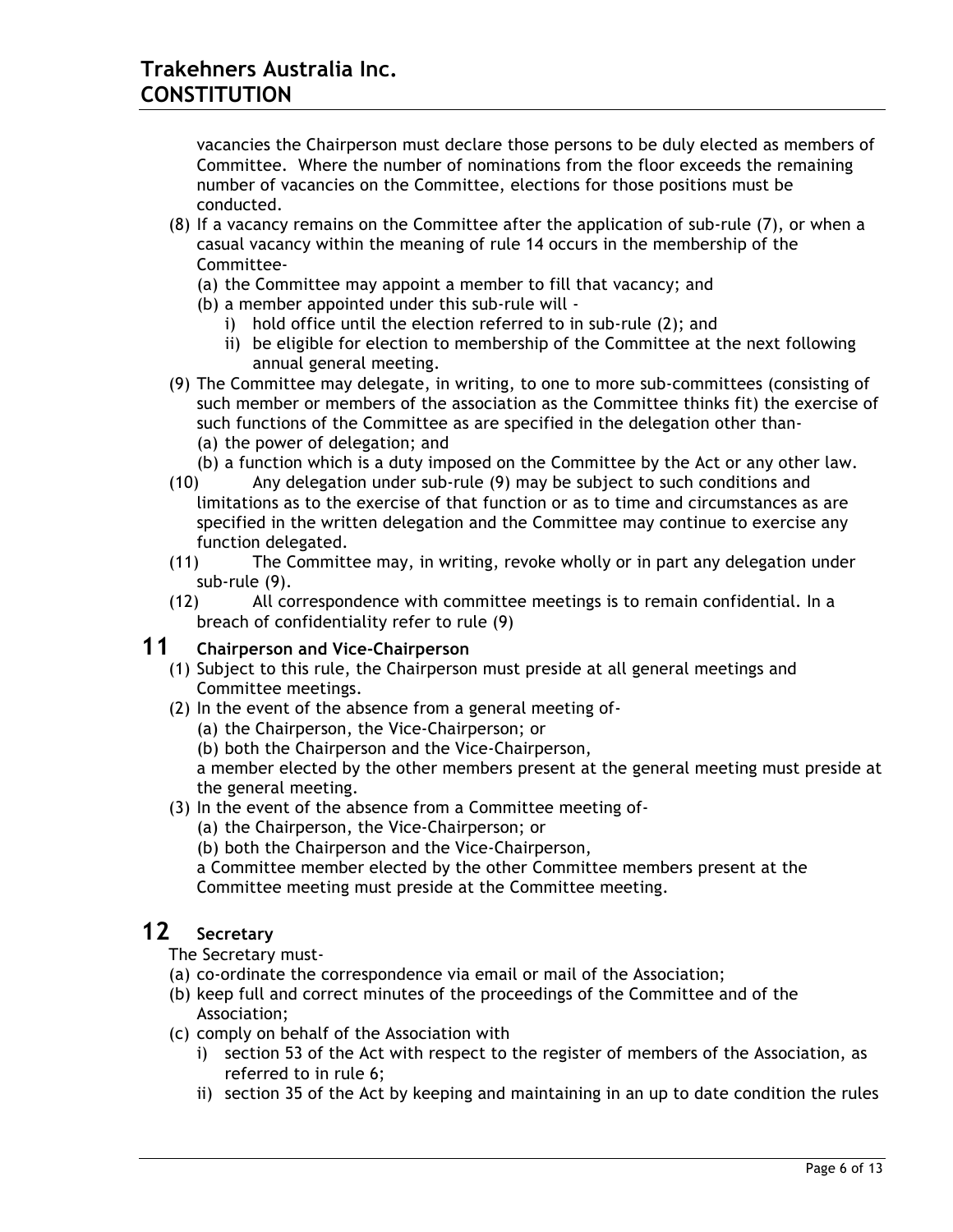of the Association and, upon the request of a member of the Association, must make available those rules for the inspection of the member and the member may make a copy of or take an extract from the rules but will have no right to remove the rules for that purpose; and

- iii) section 58 of the Act by maintaining a record of
	- (a) the names and residential or postal addresses of the persons who hold the office of the association and hold a separate register for personal contacts of the persons who hold the offices of the Association provided for by these rules, including all offices held by the persons who constitute the Committee and persons who are authorized to use the common seal of the Association under rule 22; and
	- (b) the names and residential or postal addresses and hold a separate register for personal contacts of any persons who are appointed or act as trustees on behalf of the Association and the Secretary must, upon the request of a member of the Association, make available the record for the inspection of the member and the member may make a copy of or take an extract from the record but will have no right to remove the record for that purpose;
- (d) Unless the members resolve otherwise at a general meeting, have custody of all books, documents, records and registers of the Association, including those referred to in paragraph (c) but other than those required by rule 13 to be kept and maintained by, or in the custody of, the Treasurer; and
- (e) Perform such other duties as are imposed by these rules on the Secretary.

## **13 Treasurer**

The Treasurer must-

- (a) be responsible for the receipt of all moneys paid to or received by, or by him or her on behalf of, the Association and must issue receipts for those moneys in the name of the Association;
- (b) pay all moneys referred to in paragraph (a) into such account or accounts of the association as the Committee may from time to time direct;
- (c) make payments from the funds of the association with the authority of a general meeting or of the Committee and in so doing ensure that all cheques are signed by himself or herself
- (d) comply on behalf of the association with sections 66, 67,68 and 70 of the Act with respect to the accounting records of the association by
	- i) keeping such accounting records as correctly record and explain the financial transactions and financial position of the Association;
	- ii) keeping its accounting records in such manner as will enable true and fair accounts of the Association to be prepared from time to time;
	- iii) keeping its accounting records in such manner as will enable true and fair accounts of the Association to be conveniently and properly audited; and
	- iv) submitting to members at each annual general meeting of the Association accounts of the Association showing the financial position of the Association at the end of the immediately preceding financial year.
- (e) whenever directed to do so by the Chairperson, submit to the Committee a report, balance sheet or financial statement in accordance with that direction;
- (f) unless the members resolve otherwise at a general meeting, have custody of all securities, books and documents of a financial nature and accounting records of the Association, including those referred to in paragraphs (d) and (e); and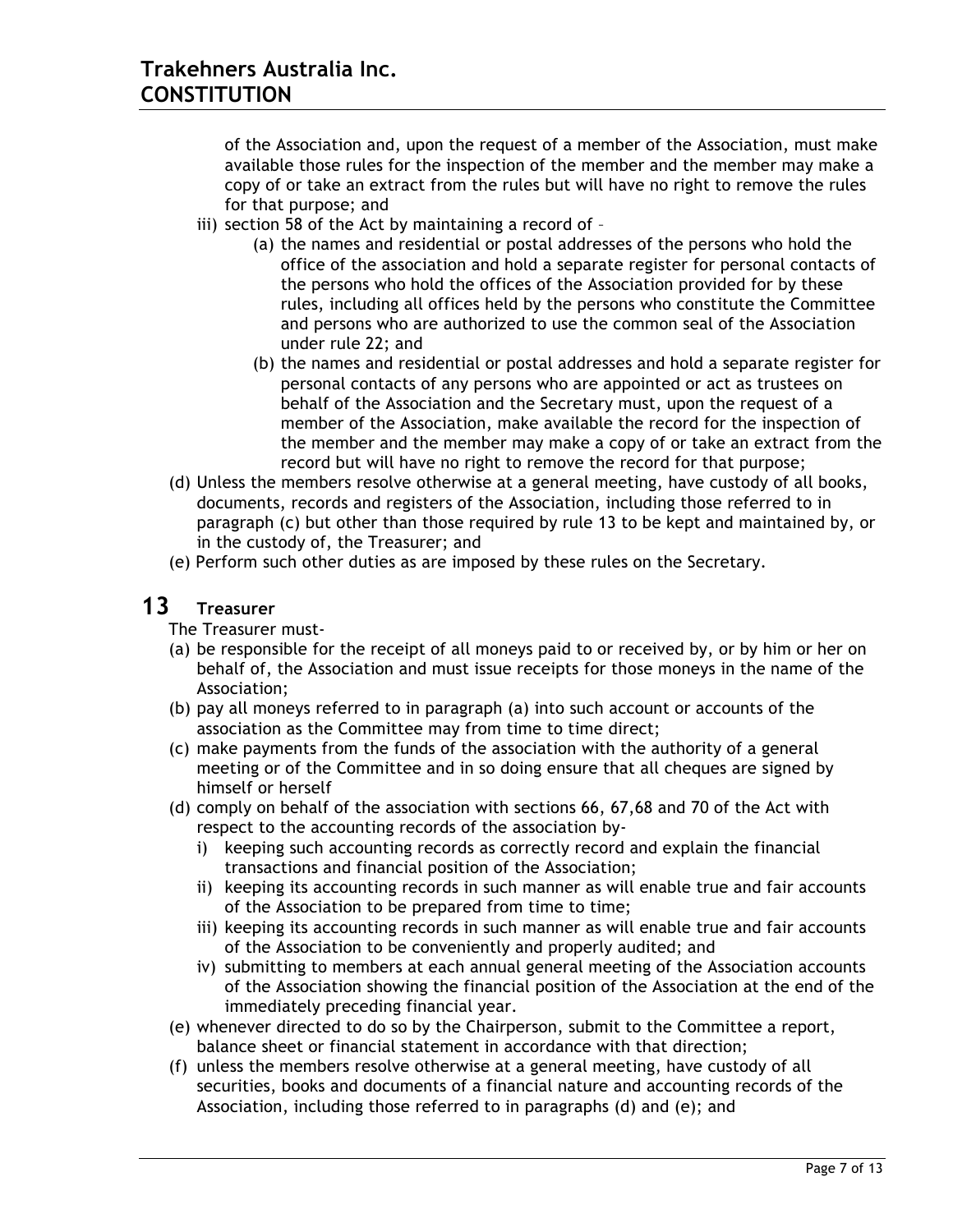(g) perform such other duties as are imposed by these rules on the Treasurer.

## **14 Casual Vacancies in Membership of Committee**

A casual vacancy occurs in the office of a Committee member and that office becomes vacant if the Committee member-

- (a) dies;
- (b) resigns by notice in writing delivered or emailed to the Chairperson or, if the Committee member is the Chairperson, to the Vice-Chairperson and that resignation is accepted by resolution of the Committee;
- (c) is convicted of an offence under the Act;
- (d) is permanently incapacitated by mental or physical ill-health;
- (e) is absent from more than
	- i) three (3) consecutive Committee meetings; or
	- ii) three (3) Committee meetings in the same financial year

without tendering an apology to the person presiding at each of those Committee meetings of which meetings the member received notice, and the Committee has resolved to declare the office vacant;

- (f) ceases to be a member of the Association; or
- (g) is the subject of a resolution passed by a general meeting of members terminating his or her appointment as a Committee member.
- (h) on acceptance by resolution, the committee person has 14 days to return all Society property to the committee member elected by the chairperson

# **15 Proceedings of Committee**

- (1) The Committee must meet together in person or via electronic means or conference call for the dispatch of business not less than three (3) times in each year and the Chairperson, or at least half the members of the Committee, may at any time convene a meeting of the Committee.
- (2) Each Committee member has a deliberative vote.
- (3) A question arising at a Committee meeting must be decided by a majority of votes, but, if there no majority, the person presiding at the Committee meeting will have a casting vote in addition to his or her deliberative vote.
- (4) At a Committee meeting any four (4) Committee members constitute a quorum.
- (5) Subject to these rules, the procedure and order of business to be followed at a Committee meeting must be determined by the Committee members present at the Committee meeting.
- (6) As required under sections 42 and 43 of the Act, a Committee member having any direct or indirect pecuniary interest in a contract, or proposed contract, made by, or in the contemplation of, the Committee (except if that pecuniary interest exists only by virtue of the fact that the member of the Committee is a member of a class of persons for whose benefit the Association is established), must-
	- (a) as soon as he or she becomes aware of that interest, disclose the nature and extent of his or her interest to the Committee; and
	- (b) not take part in any deliberations or decision of the Committee with respect to that contract.
- (7) Sub-rule (6) (a) does not apply with respect to a pecuniary interest that exists only by virtue of the fact that the member of the Committee is an employee of the Association.
- (8) The Secretary must cause every disclosure made under sub-rule (6) (a) by a member of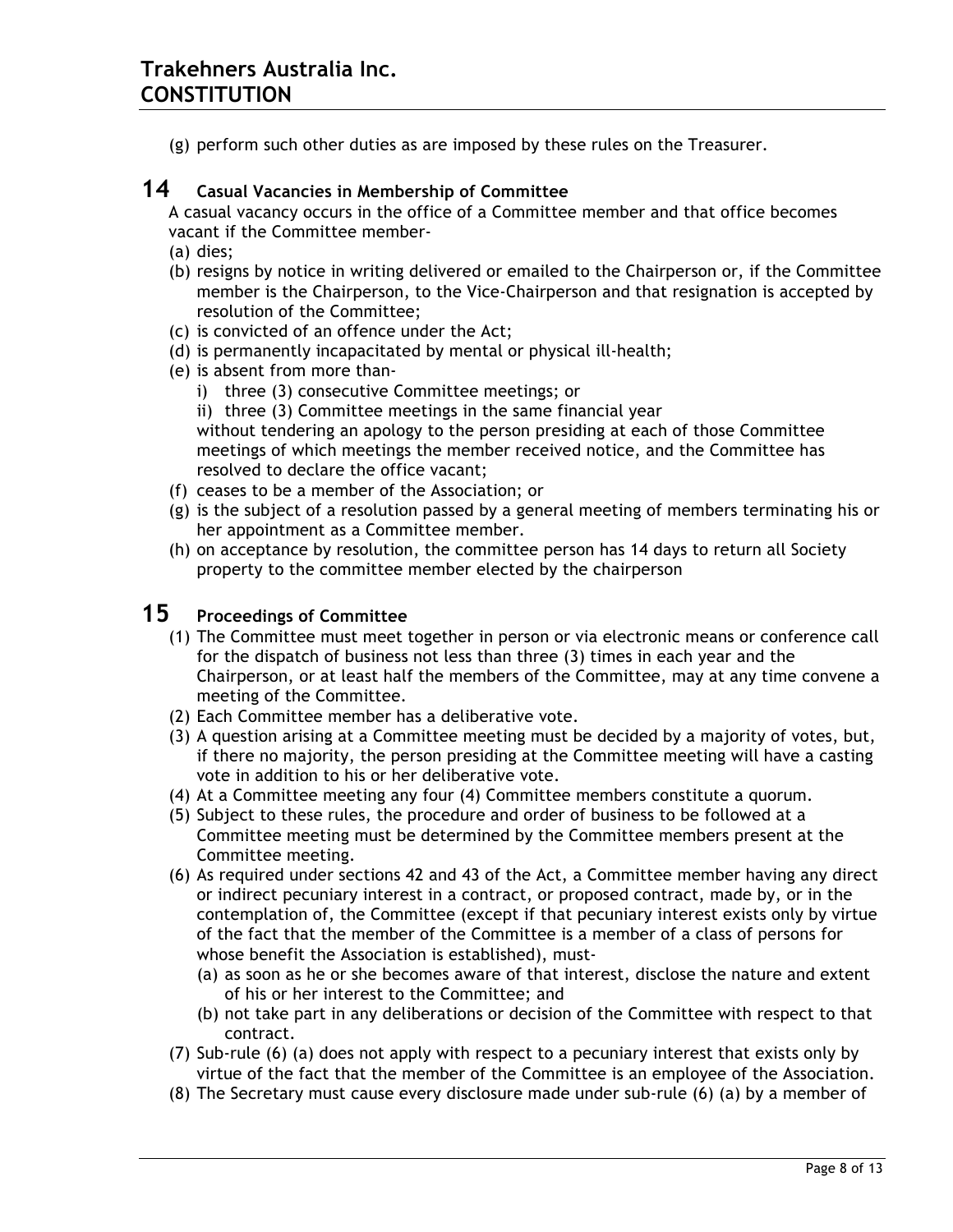the Committee to be recorded in the minutes of the meeting of the Committee at which it is made.

#### 16 General Meetings

- (1) The Committee-
	- (a) may at any time convene a special general meeting;
	- (b) must convene annual general meetings within the time limits provided for the holding of such meetings by section 50 of the Act that is, in every calendar year within 4 months after the end of the Association' s financial year or such longer period as may in a particular case be allowed by the Commissioner, except for the first annual general meeting which may be held at any time within eighteen (18) months after incorporation; and
	- (c) must, within 30 days of
		- i) receiving a request in writing to do so from not less than five percent (5%) of the members, convene a special general meeting for the purpose specified in that request; or
		- ii) the Secretary receiving a notice under rule 9 (4), convene a general meeting to deal with the appeal to which that notice relates.
	- (d) must, after receiving a notice under rule 5 (4), convene a general meeting, no later than the next annual general meeting, at which the appeal referred to in the notice will be dealt with. Failing that, the applicant is entitled to address the Association at that next annual general meeting in relation to the Committee's rejection of his or her application and the Association at that meeting must confirm or set aside the decision of the Committee.
- (2) The members making a request referred to in sub-rule (1) (c) (i) must-
	- (a) state in that request the purpose for which the special general meeting concerned is required; and
	- (b) sign that request.
- (3) If a special general meeting is not convened within the relevant period of thirty (30) days referred to-
	- (a) in sub-rule (1) (c) (i), the members who made the request concerned may themselves convene a special general meeting as if they were the Committee; or
	- (b) in sub-rule (1) (c) (ii), the member who gave the notice concerned may him or herself convene a special general meeting as if he or she were the Committee.
- (4) When a special general meeting is convened under sub-rule (3) (a) or (b) the Association must pay the reasonable expenses of convening and holding the special general meeting.
- (5) Subject to sub-rule (7), the Secretary must give to all members not less than 14 days notice of a special general meeting and that notice must specify (a) when and where the general meeting concerned is to be held; and (b) particulars of the business to be transacted at the general meeting concerned and of the order in which that business is to be transacted.
- (6) Subject to sub-rule (7), the Secretary must give to all members not less than twenty-one (21) days notice of an annual general meeting and that notice must specify-
	- (a) when and where the annual general meeting is to be held;
	- (b) the particulars and order in which business is to be transacted, as follows
		- i) first, the consideration of the accounts and reports of the Committee;
		- ii) second, the election of Committee members to replace outgoing Committee members; and
		- iii) third, any other business requiring consideration by the Association at the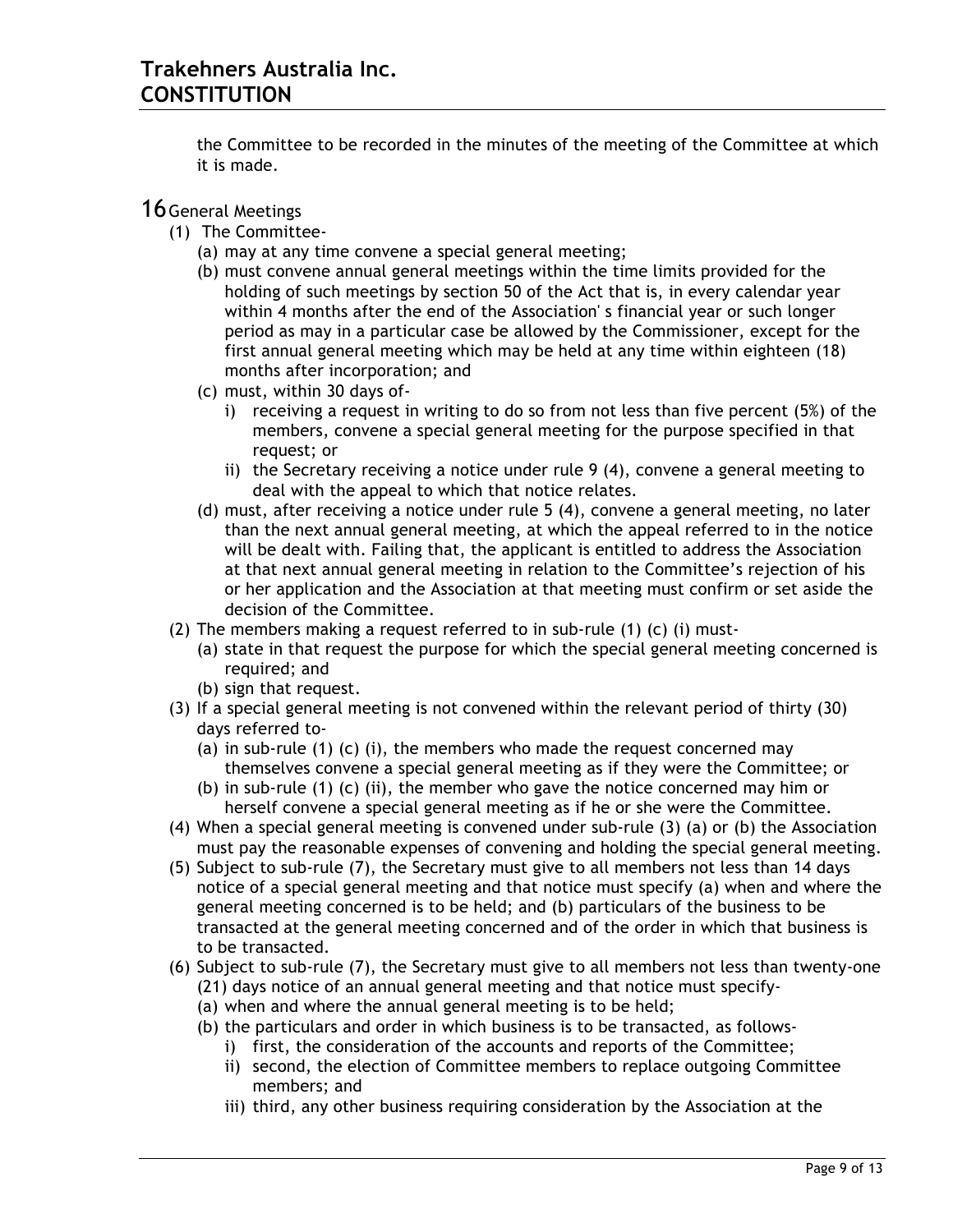general meeting.

- (7) A special resolution may be moved either at a special general meeting or at an annual general meeting, however the Secretary must give to all members not less than twentyone (21) days notice of the meeting at which a special resolution is to be proposed. In addition to those matters specified in sub-rule (5) or (6), as relevant, the notice must also include the resolution to be proposed and the intention to propose the resolution as a special resolution.
- (8) The Secretary must give a notice under sub-rule (5), (6) or (7) by-
	- (a) serving it on a member personally; or
	- (b) sending it by post or email to a member at the address of the member appearing in the register of members kept and maintained under rule 6.
- (9) When a notice is sent by post or email under sub-rule (8) (b), sending of the notice will be deemed to be properly effected if the notice is sufficiently addressed and posted to the member concerned by ordinary prepaid mail or email.

## 17 **Quorum and Proceedings at General Meetings**

- (1) At a general meeting five (5) members present in person constitute a quorum.
- (2) If within thirty (30) minutes after the time specified for the holding of a general meeting in a notice given under rule 16 (5) or (6)-
	- (a) as a result of a request or notice referred to in rule 16 (1) (c) or as a result of action taken under rule 16 (3) a quorum is not present, the general meeting lapses; or
	- (b) otherwise than as a result of a request, notice or action referred to in paragraph (a), the general meeting stands adjourned to the same time on the same day in the following week and to the same venue.
- (3) If within 30 minutes of the time appointed by sub-rule (2) (b) for the resumption of an adjourned general meeting a quorum is not present, the members who are present in person or by proxy may nevertheless proceed with the business of that general meeting as if a quorum were present.
- (4) The Chairperson may, with the consent of a general meeting at which a quorum is present, and must, if so directed by such a general meeting, adjourn that general meeting from time to time and from place to place.
- (5) There must not be transacted at an adjourned general meeting any business other than business left unfinished or on the agenda at the time when the general meeting was adjourned.
- (6) When a general meeting is adjourned for a period of 30 days or more, the Secretary must give notice under rule 16 of the adjourned general meeting as if that general meeting were a fresh general meeting.
- (7) At a general meeting-
	- (a) an ordinary resolution put to the vote will be decided by a majority of votes cast on a show of hands, subject to sub-rule (9); and
	- (b) a special resolution put to the vote will be decided in accordance with section 51 of the Act as defined in rule 2, and, if a poll is demanded, in accordance with sub-rules (9) and (11).
- (8) A declaration by the Chairperson of a general meeting that a resolution has been passed as an ordinary resolution at the meeting will be evidence of that fact unless, during the general meeting at which the resolution is submitted, a poll is demanded in accordance with sub-rule (9).
- (9) At a general meeting, a poll may be demanded by the Chairperson or by three or more members present in person or by proxy and, if so demanded, must be taken in such manner as the Chairperson directs.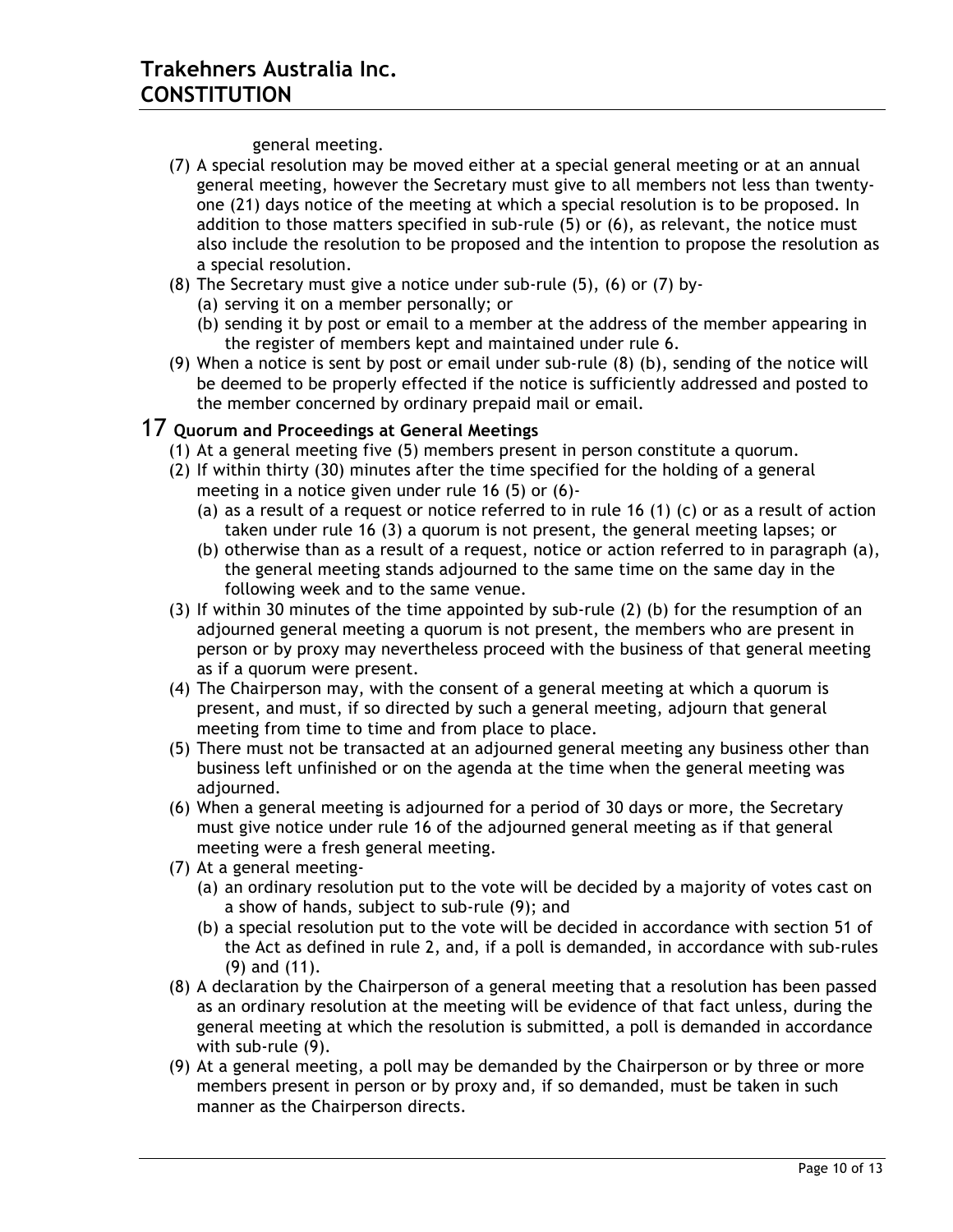- (10) If a poll is demanded and taken under sub-rule (9) in respect of an ordinary resolution, a declaration by the Chairperson of the result of the poll is evidence of the matter so declared.
- (11) A poll demanded under sub-rule (9) must be taken immediately on that demand being made.

# **18 Minutes of Meetings of Association**

- (1) The Secretary must cause proper minutes of all proceedings of all general meetings and Committee meetings to be taken and then to be entered within thirty (30) days after the holding of each general meeting or Committee meeting, as the case requires, in a minute book or by electronic means kept for that purpose.
- (2) The Chairperson must ensure that the minutes taken of a general meeting or Committee meeting under sub-rule (1) are checked and dated as correct by the Chairperson of the general meeting or Committee meeting to which those minutes relate or by the Chairperson of the next succeeding general meeting or Committee meeting, as the case requires.
- (3) When minutes have been entered and dated as correct under this rule, they are, until the contrary is proved, evidence that-
	- (a) the general meeting or Committee meeting to which they relate (in this subrule called "the meeting") was duly convened and held;
	- (b) all proceedings recorded as having taken place at the meeting did in fact take place at the meeting; and
	- (c) all appointments or elections purporting to have been made at the meeting have been validly made.

# **19 Voting Rights of Members of Association**

- (1) Subject to these rules, each member present in person or by proxy via electronic means or email at a general meeting is entitled to a deliberative vote.
- (2) A member which is a body corporate may appoint in writing or via email a natural person, whether or not he or she is a member, to represent it at a particular general meeting or at all general meetings.
- (3) An appointment made under sub-rule (2) must be made by a resolution of the board or other governing body of the body corporate concerned- (a) which resolution is authenticated under the common seal of that body corporate; and (b) a copy of which resolution is lodged with the Secretary.
- (4) A person appointed under sub-rule (2) to represent a member which is a body corporate is deemed for all purposes to be a member until that appointment is revoked by the body corporate or, in the case of an appointment in respect of a particular general meeting, which appointment is not so revoked, the conclusion of that general meeting.

# **20 Proxies of Members of Association**

A member (in this rule called "the appointing member") may appoint in writing another member who is a natural person to be the proxy of the appointing member and to attend, and vote on behalf of the appointing member at, any general meeting.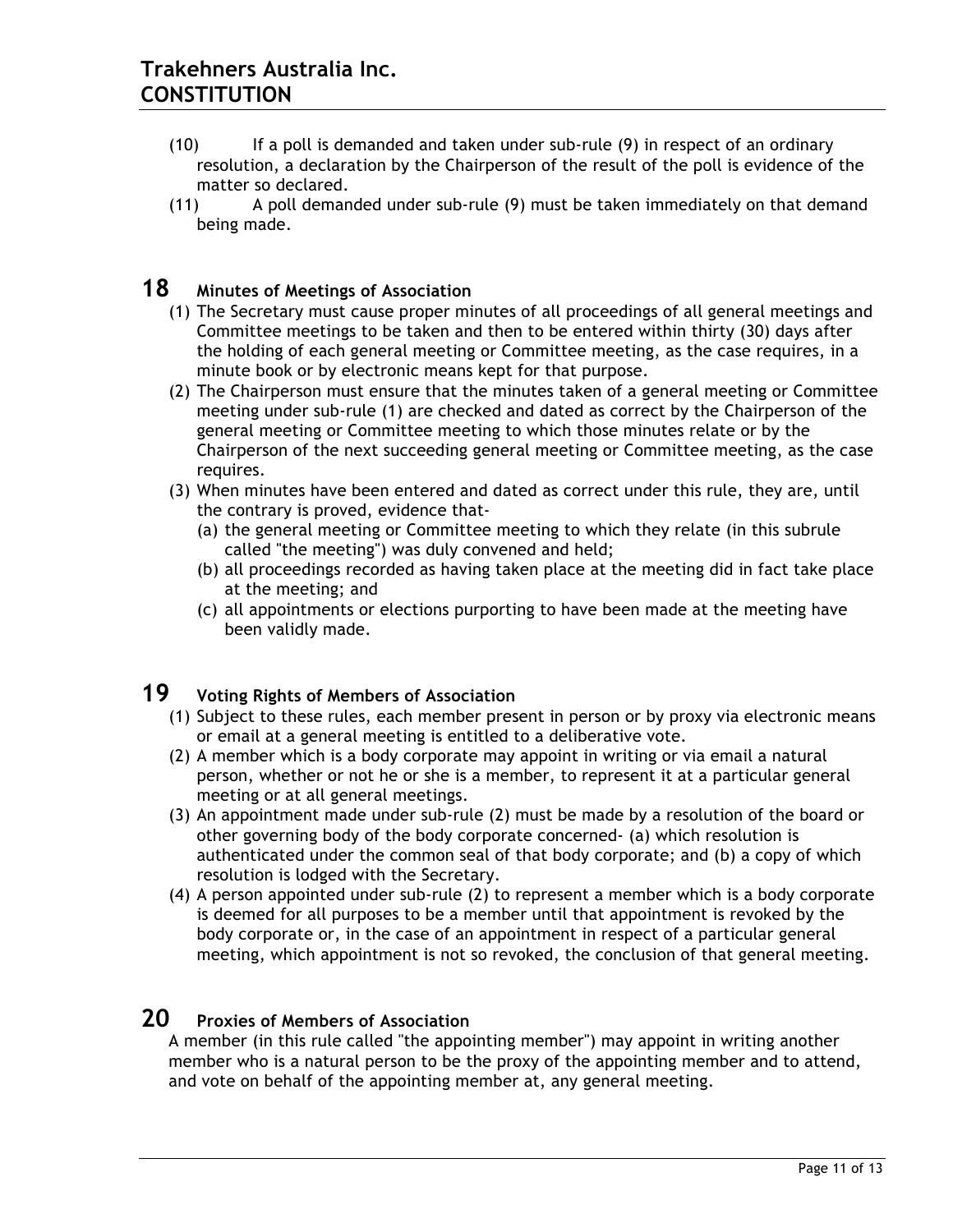## **21 Rules of Association**

- (1) The Association may alter or rescind these rules, or make rules additional to these rules, in accordance with the procedure set out in sections 30, 31 and 33 of the Act, which is as follows-
	- (a) Subject to sub-rule (1) (d) and (1) (e), the Association may alter its rules by special resolution but not otherwise;
	- (b) Within one month of the passing of a special resolution altering its rules, or such further time as the Commissioner may in a particular case allow (on written application by the Association), the Association must lodge with the Commissioner notice of the special resolution setting out particulars of the alteration together with a certificate given by a member of the Committee certifying that the resolution was duly passed as a special resolution and that the rules of the Association as so altered conform to the requirements of this Act;
	- (c) An alteration of the rules of the Association does not take effect until sub-rule (1) (b) is complied with;
	- (d) An alteration of the rules of the Association having effect to change the name of the association does not take effect until sub-rules (1) (a) to (1) (c) are complied with and the approval of the Commissioner is given to the change of name;
	- (e) An alteration of the rules of the Association having effect to alter the objects or purposes of the association does not take effect until sub-rules (1) (a) to (1) (c) are complied with and the approval of the Commissioner is given to the alteration of the objects or purposes.
- (2) These rules bind every member and the Association to the same extent as if every member and the Association had signed and sealed these rules and agreed to be bound by all their provisions.

# **22 Common Seal of Association**

- (1) The Association must have a common seal on which its corporate name appears in legible characters.
- (2) The common seal of the Association must not be used without the express authority of the Committee and every use of that common seal must be recorded in the minute book referred to in rule 18.
- (3) The common seal of the Association must be kept in the custody of the Registrar for affixing to registrations or of such other person as the Committee from time to time decides.

### **23 Inspection of Records, etc. of Association**

A member may at any reasonable time inspect without charge the books, documents, records and securities of the Association.

### **24 Disputes and Mediation**

- (1) The grievance procedure set out in this rule applies to disputes under these rules between-
	- (a) a member and another member; or
	- (b) a member and the Association; or
	- (c) if the Association provides services to non-members, those non-members who